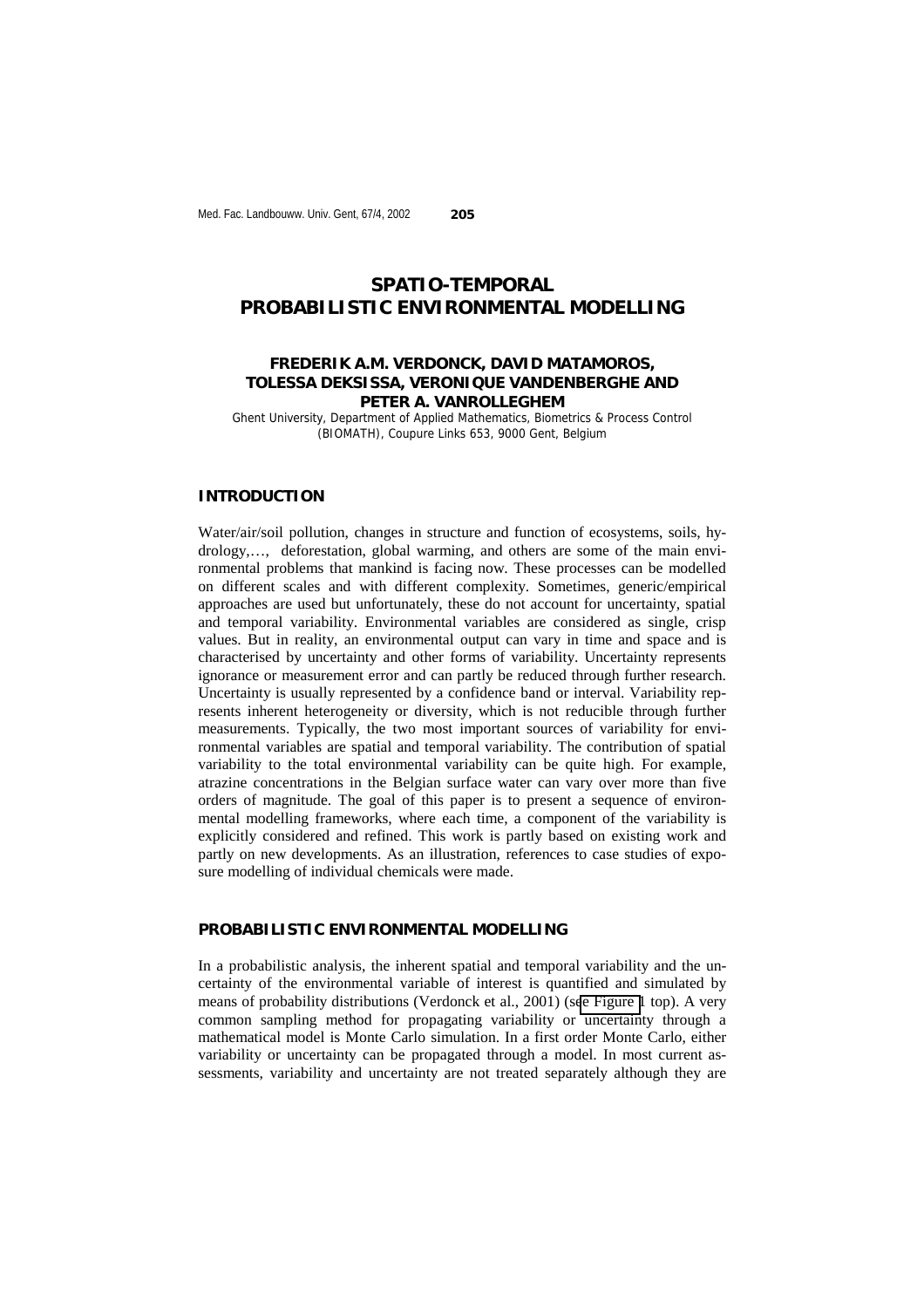<span id="page-1-0"></span>two different concepts as explained in the introduction. To deal with this issue, a second order (or 2-dimensional) Monte Carlo simulation is needed (Cullen and Frey, 1999). It simply consists in two Monte Carlo loops, one nested inside the other. The inner one deals with the variability of the input variables, while the outer one deals with uncertainty.



**Figure 1: Sequence of environmental modelling frameworks, where each time, a component of the variability (spatial and temporal) of an environmental variable X is explicitly considered and refined (top: probabilistic, middle: georeferenced, bottom: dynamic/temporal)** 

# **GEO-REFERENCED PROBABILISTIC ENVIRONMENTAL MODELLING**

Incorporating spatial characteristics of the environmental variables (GIS: geographical information systems) in the models can further increase realism. By georeferencing the environmental assessment, the spatial variability is explicitly accounted for and as a result the remaining overall variability of the results can be reduced (see Figure 1 middle). In such studies, a second order Monte Carlo analysis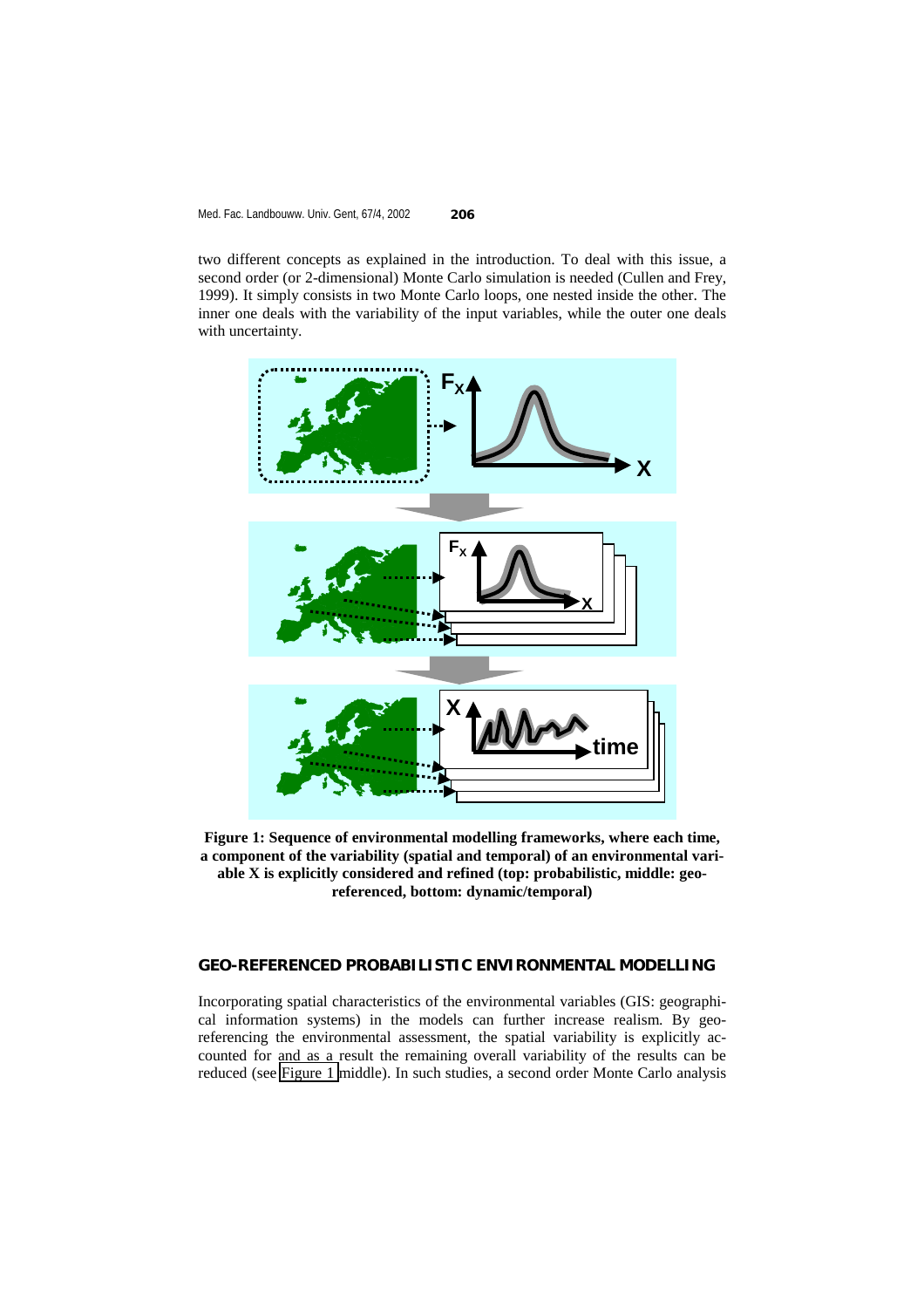would now only propagate uncertainty, temporal and other variability but not spatial variability as the Monte Carlo analysis is performed at each spatial unit.

Examples are given in Verdonck et al. (1999) and Matamoros et al. (2001) on exposure modelling of respectively point and non-point sources of individual chemicals. Both examples use mathematical models combined with GIS. Geo-referenced exposure modelling appears to be more accurate compared to the deterministic approach but have the disadvantage of having a higher need for data.

# **SPATIO-TEMPORAL (PROBABILISTIC) ENVIRONMENTAL MODEL-LING**

The temporal variability in an environmental analysis can be amounted for means of a dynamic modelling approach. The resulting outputs of such models are timeseries (with uncertainty bands) instead of probability distributions (with uncertainty bands) at every spatial location (see [Figure 1 b](#page-1-0)ottom). In such studies, a second order Monte Carlo analysis would now only propagate uncertainty and other types of variability but not spatial or temporal variability as the Monte Carlo analysis is performed at each spatial unit and at each time step.

As an illustration, Deksissa and Vanrolleghem (2001) used a dynamic conceptual hydraulic models and first order kinetics in combination with a simple onedimensional dynamic exposure model in three environmental compartments (air, water and benthic-sediment) to assess the short-term fate of a detergent chemical in the river environment. In this model, both flow and chemical emission vary in time only longitudinally along the river stretch (without uncertainty).

In Vandenberghe et al. (in press), optimal experimental design is applied on a dynamical river water quality model. By reducing the uncertainty on the input parameters of the model, smaller uncertainty bounds around the model results (time series of dissolved oxygen) are obtained.

# **CONCLUSIONS**

Several tiers of environmental modelling techniques were presented. Probabilistic techniques account for the uncertainty and spatial and temporal variability. Georeferencing refines the spatial variability. Dynamic simulations refine the temporal variability. Unfortunately, availability of data is often the limiting factor to use these advanced approaches. However, they improve transparency, credibility, it focuses data collection, it avoids worst-case assumptions and thus, it may improve decision support.